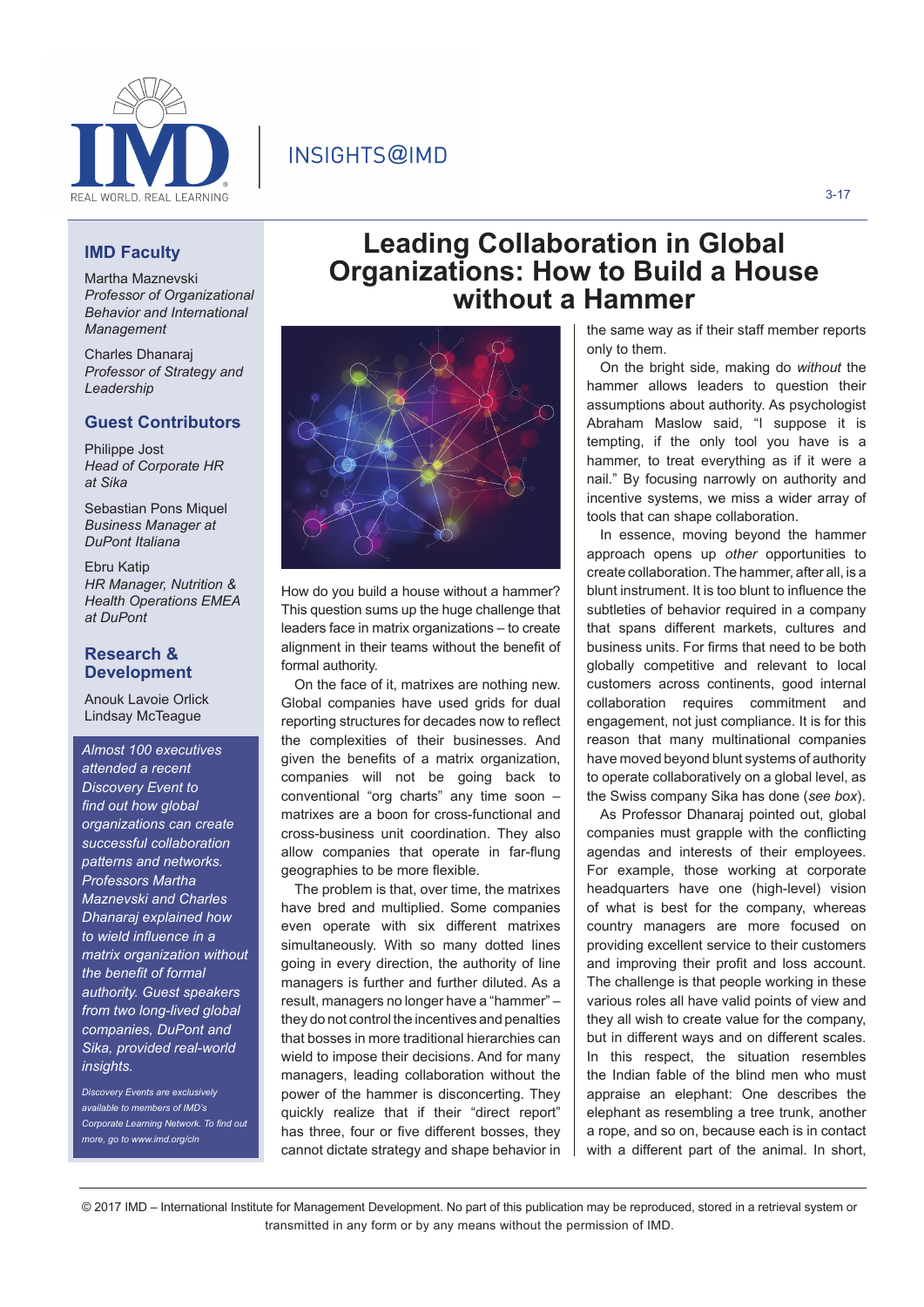all these perspectives are correct, yet they are partial views; only by sharing information, discussing and collaborating can a full picture emerge.

#### **Idealized collaboration versus reality**

**The test of collaboration is: Are you putting yourself on the line?**

Since the 1980s, when matrix organizations had their moment in the limelight, companies have experimented with different configurations and become much clearer about how to organize their matrix structures and establish clearer lines of reporting. But the results are still far from ideal. First, because many important affiliations and alliances are unspoken. As one participant said, "You can figure out direct lines and dotted lines, but what about the hidden lines?" Second, because many firms still fall short of fostering good communication between employees and their various bosses. Although firms would ideally like to see strong communication between *all* the people involved in a reporting-relationship nexus, the reality is that employees are often the only path of communication between their bosses. This limited interaction becomes problematic over time because communication is an essential building block of collaboration. Collaboration requires trust, and trust must be built over time – over multiple interactions. As Professor Maznevski explained, collaboration is a commitment between people *to rely on each other* to get something done. And this element of mutual *reliance*, as we see below, is a salient feature of successful matrix organizations.

#### **What do we really want from collaboration?**

Given the choice, most executives prefer to maximize their autonomy, taking decisions in a way that makes sense for their own branch of the firm and ignoring the rest. However, for conglomerates and other international companies, this level of autonomy is simply no longer possible.

#### **Competing Agendas for an African Sales Strategy at Sika**

This IMD event coincided with the official opening in June 2016 of the Gotthard Tunnel, the longest and deepest rail tunnel in the world. Sika, the Swiss specialty chemicals company, provided key elements for the 57-kilometer-long Alpine tunnel such as waterproofing, fire protection, concrete and shotcrete. Sika also played a strong role in the construction of the first Gotthard Tunnel back in 1916. In the century since Sika was founded, the company thrived to become a global player, with operations in 93 countries.

But with strong growth – especially in developing countries – came the challenge of serving the competing interests of a broad and decentralized corporate network, as well as a fragmented customer base. To meet this challenge, executives at Sika needed to go beyond the firm's matrix organization and find new ways of collaborating. The company's new pan-African sales strategy was a case in point: The tough internal negotiations to develop consistent tendering and pricing across the continent showed how difficult it can be to reconcile the agendas of local, regional and global managers.

The issue was that each of these three Sika managers had a sensible – but different – solution to the problem. For example, the country manager wished to maintain his freedom to set prices for local customers and to protect the high profit margins he enjoyed on a specialized product – margins he had built over years by proving the product's unique worth in the country's construction industry. He believed a drastic change in the company's product pricing would erode his credibility with clients.

The global manager, however, wanted to slash the price of this specialty product and adjust overall pricing in order to be competitive in international markets. The regional manager for Africa was caught in the middle, seeing the need for local credibility and profitability, on the one hand, and global coherence, on the other. All three managers had the company's best interests at heart, but wished to impose the logic of their own role or stratum within the organization. Only over the course of many exchanges and negotiations were they able to work out a common solution – proof that "leading in the matrix" requires much higher degrees of communication, flexibility and commitment.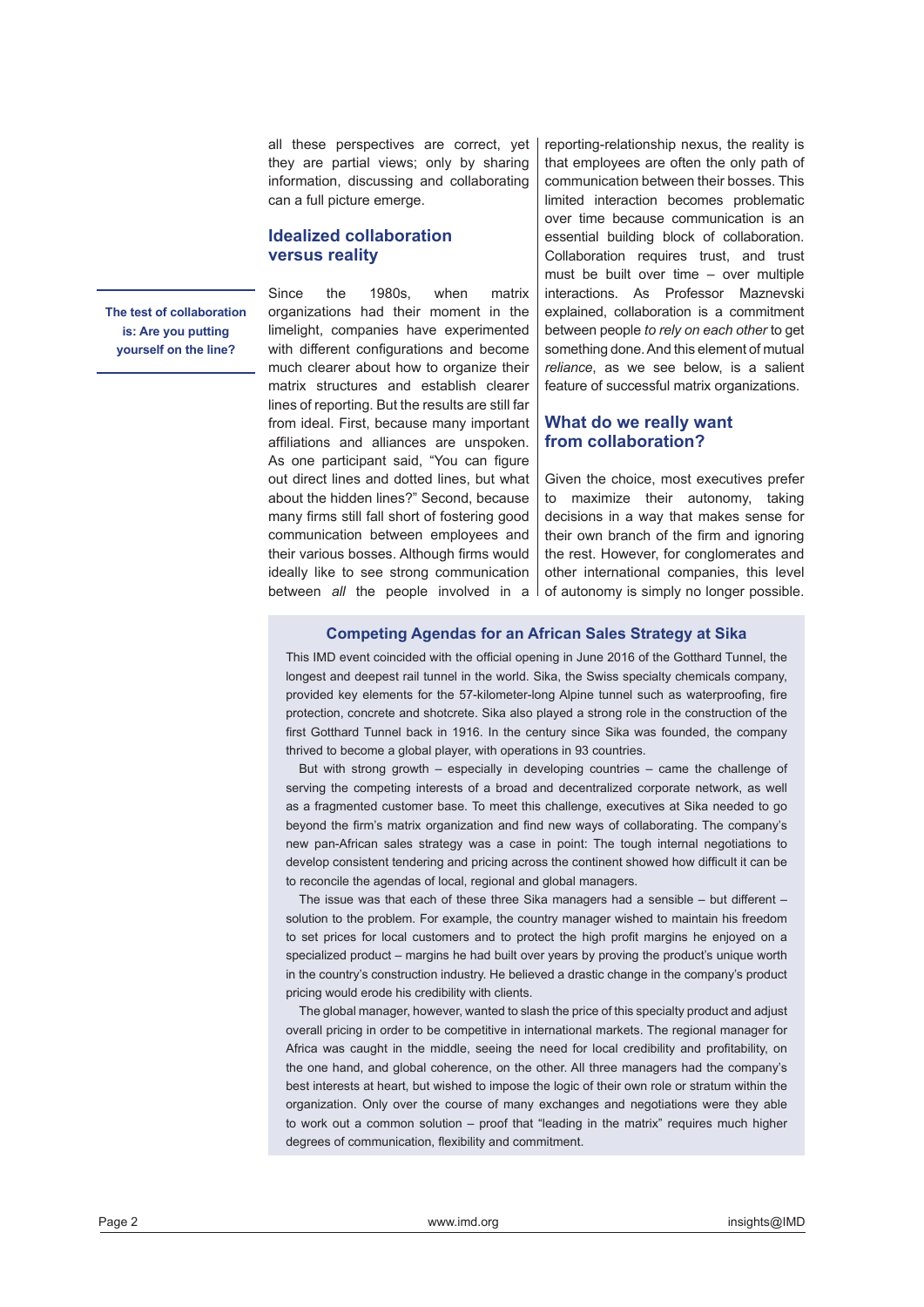The future of global organizations lies in sharing resources and coordinating both strategy and execution. This is the only way to capture synergies and attain efficiencies of scale. So in theory, executives understand that they must rely on each other to collaborate. But in practice, executives quickly realize that interdependence across organizational boundaries is hard to achieve.

A collaborative culture requires the right behaviors. In teams, it must be built through higher interaction intensity as well as personal risk investment (*see Figure 1*). As one participant emphasized, "Time is key. It takes years to achieve this level of collaboration." Furthermore, the investment required goes beyond time. The litmus test for collaboration is whether executives are willing to risk something that is important to them – for example their reputation or their track record – in order to achieve success in an inter-team project. The test of collaboration is: *Are you putting yourself on the line?*

Given the high level of investment required to make collaboration gel, what makes it worthwhile? The answer is that each specific type of collaboration drives important business results:

- When people collaborate in order to **exchange knowledge**, the result is an increase in average unit performance. In other words, better information flows boost performance.
- When people collaborate to achieve **mutual adjustment**, it increases alignment – internal alignment for higher efficiency, on the one hand, and consistent interfaces externally, on the other hand.
- Collaboration on **joint initiatives** drives value-creating innovation for proactive market leadership.

For managers who wish to foster collaboration, the next question is: Where do I start? Should I start with a joint initiative in order to boost innovation? Should I focus first on achieving alignment or on better knowledge sharing? Experience shows that starting with joint initiatives can be problematic because they require a high level of commitment from the outset. In fact, one participant commented that innovation initiatives were so delicate to develop (in terms of collaboration) that "My organization hides our innovation teams!"

A more common sequence that leaders follow in order to introduce good collaboration practices is to start with knowledge exchange, build to mutual adjustment/alignment, and finish with joint initiatives. Long-lived global companies such as DuPont have learned to promote all three types of collaboration practices using specific tools and approaches (*see box*). They have also learned the importance of subtly shifting the company culture in order to enhance collaboration. For example the language and terminology that people use shapes their mindset. Therefore talking about "partners" rather than suppliers or customers can change the internal frame of reference. Or in DuPont's case, approaching a newly acquired company as an internal customer and asking them "What do you need?" and "What can we offer you?" works better than using the hammer approach and forcing them to sell the DuPont product suite.

### **A diagnostic for collaboration**

For companies and teams that wish to become more cohesive, concrete steps can be taken to establish a collaboration culture. In many cases, a good place **Figure 1: Collaboration**  to start is for teams to conduct a selfdiagnosis to measure their current level of collaboration. This will help them chart **risk investment**

**High Intensity, Low** 

recommendations.

Work together to create an

aggregated market report and consolidated

Investment

nteraction Intensity

**Changing the frame – for example, talking about partners rather than suppliers or customers – can change the level of collaboration.**

**behaviors: Interaction intensity and personal** 

#### **High Intensity, High** Investment Work together to create a new service for a customer segment, invest significant

resources from divisions.

Low Intensity, Low Investment

Send an email with information about a market or service.

Low Intensity, High Investment

Personal request for advice about dealing with a boss or colleague.

Personal Risk Investment